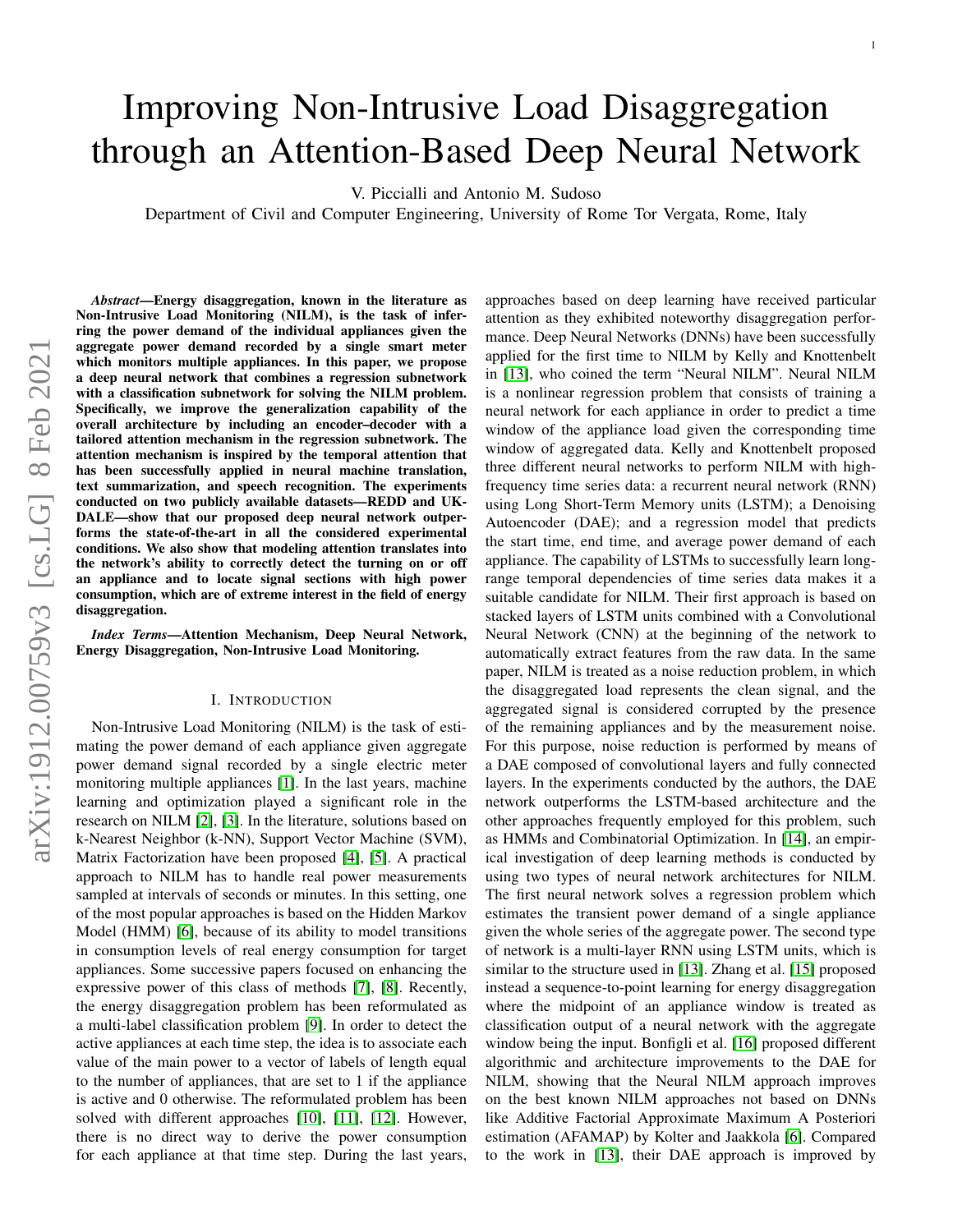introducing pooling and upsampling layers in the architecture and a median filter in the disaggregation phase to reconstruct the output signal from the overlapped portions of the disaggregated signal. Shin et al. [\[17\]](#page-8-10) proposed a subtask gated network (SGN) that combines two CNNs, namely, a regression subnetwork and a classification subnetwork. The building block of the two subnetworks is the sequence-to-sequence CNN proposed in [\[15\]](#page-8-8). In their work, the regression subnetwork is used to infer the initial power consumption, whereas the classification subnetwork focuses on the binary classification of the appliance state (on/off). The final estimate of the power consumption is obtained by multiplying the regression output with the probability classification output. In the experiments conducted by the authors, the SGN outperforms HHMs and state-of-the-art CNN architectures that have been proposed recently [\[13\]](#page-8-6), [\[15\]](#page-8-8). Chen et al. [\[18\]](#page-8-11) adopted the structure of the SGN proposed in [\[17\]](#page-8-10) and added to the SGN backbone a Generative Adversarial Network (GAN). In their model, the disaggregator for a given appliance is followed by a generator that produces the load pattern for that appliance. They show that adding the adversarial loss can help the model to produce more accurate result with respect to the basic SGN architecture. None of these state-of-the art deep learning models use RNNs. In fact, in the NILM literature, CNNs have always shown better performance than RNNs, even though RNNs are still widely employed for sequence modeling tasks. In [\[19\]](#page-8-12), a CNN-based DNN has been combined with data augmentation and an effective postprocessing phase, improving its ability to correctly detect the activation of each appliance with a small amount of data available. The attention mechanism applied to NILM is a relatively new idea [\[20\]](#page-8-13). The DNN in [\[20\]](#page-8-13) remarkably improves over Kelly's DAE when trained and tested on the same house. On the other hand, the generalization capability on houses not seen during the training is modest. Moreover, training and testing for the NILM task are time-consuming as they used the same architecture proposed in [\[21\]](#page-8-14) for machine translation which consists of RNN layers in both the encoder and the decoder.

In this paper, we propose a RNN-based encoder–decoder model to extract appliance specific power usage from the aggregated signal and we enhance it with a scalable and lightweight attention mechanism designed for the energy disaggregation task. More in detail, we substantially improve the generalization capability of the SGN by Shin et al. by encapsulating our model in the regression subnetwork and by combining it with the classification subnetwork. The implemented attention mechanism has the function to strengthen the representational power of the neural network to locate the positions of the input sequence where the relevant information is present. The intuition is that our attention-based model could help the energy disaggregation task by assigning importance to each position of the aggregated signal which corresponds to the position of a state change of the target appliance. This feature is crucial for developing appliance models that generalize well on buildings not seen during the training.

The proposed DNN is tested on two publicly available datasets—REDD and UK-DALE—and the performance is evaluated using different metrics. The obtained results show that our algorithm outperforms state-of-the-art DNNs in all the addressed experimental conditions. The paper is organized as follows. Section [II](#page-1-0) describes the NILM problem. Section [III](#page-1-1) presents our DNN architecture. Section [IV](#page-4-0) describes the experimental procedure and the obtained results. Finally, Section [V](#page-6-0) concludes the paper.

## II. NILM PROBLEM

<span id="page-1-0"></span>Given the aggregate power consumption  $(x_1, \ldots, x_T)$  from N active appliances at the entry point of the meter, the task of the NILM algorithm is to deduce the contribution  $(y_1^i, \dots, y_T^i)$ of appliance  $i = 1, \ldots, N$ , such that at time  $t = 1, \ldots, T$ , the aggregate power consumption is given by the sum of the power consumption of all the known appliances plus a noise term. The energy disaggregation problem can be stated as

$$
x_t = \sum_{i=1}^{N} y_t^i + \epsilon_t,
$$
\n(1)

where  $x_t$  is the aggregated active power measured at time t,  $y_t^i$ is the individual contribution of appliance  $i$ ,  $N$  is the number of appliances, and  $\epsilon_t$  is a noise term. In a denoised scenario, there is no noise term, whereas in a noised scenario,  $\epsilon_t$  is given by the total contribution from appliances not included and the measurement noise. Similarly to the work in [\[13\]](#page-8-6), we refer to the power over a complete cycle of an appliance as an appliance activation.

## <span id="page-1-1"></span>III. ENCODER–DECODER WITH ATTENTION MECHANISM

In this section, we describe the adopted attention mechanism and DNN architecture for solving the NILM problem.

## *A. Attention Mechanism*

In the classical setting, a sequence-to-sequence network is a model consisting of two components called the encoder and decoder [\[22\]](#page-8-15). The encoder is an RNN that takes an input sequence of vectors  $(x_1, \ldots, x_T)$ , where T is the length of input sequence, and encodes the information into fixed length vectors  $(h_1, \ldots, h_T)$ . This representation is expected to be a good summary of the entire input sequence. The decoder is also an RNN which is initialized with a single context vector  $c = h_T$  as its inputs and generates an output sequence  $(y_1, \ldots, y_N)$  vector by vector, where N is the length of output sequence. At each time step,  $h_t$  and  $\sigma_t$  denote the hidden states of the encoder and decoder, respectively. There are two well-known challenges with this traditional encoder–decoder framework. First, a critical disadvantage of single context vector design is the incapability of the system to remember long sequences: all the intermediate states of the encoder are eliminated and only the final hidden state vector is used to initialize the decoder. This technique works only for small sequences, however, as the length of the sequence increases, the vector becomes a bottleneck and may lead to loss of information [\[23\]](#page-8-16). Second, it is unable to capture the need of alignment between input and output sequences, which is an essential aspect of structured output tasks such as machine translation or text summarization [\[24\]](#page-8-17). The attention mechanism, first introduced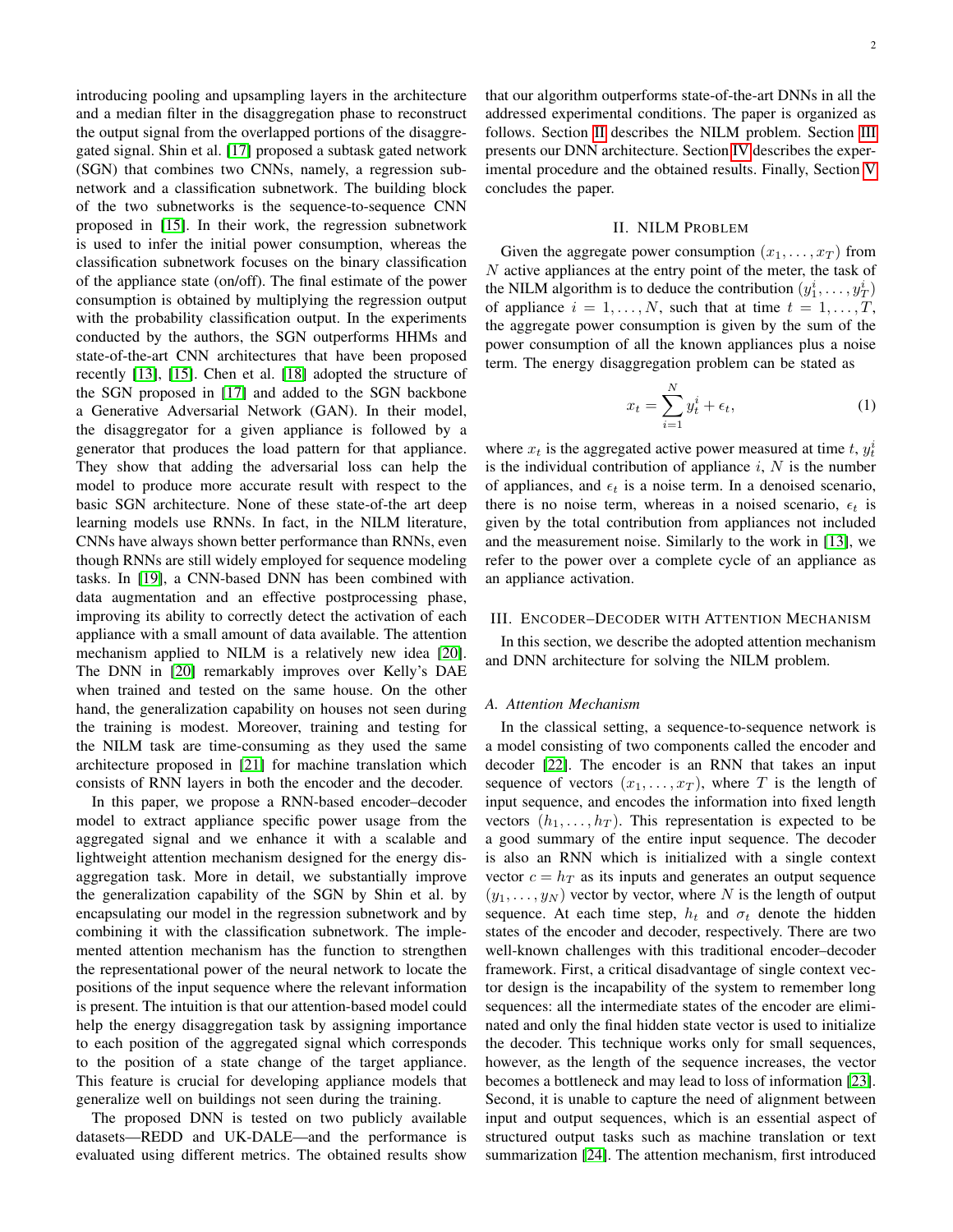for machine translation by Bahdanau et al. [\[21\]](#page-8-14), was born to address these problems. The novelty in their approach is the introduction of an alignment function that finds for each output word significant input words. In this way, the neural network learns to align and translate at the same time. The central idea behind the attention is not to discard the intermediate encoder states but to combine and utilize all the states in order to construct the context vectors required by the decoder to generate the output sequence. This mechanism induces attention weights over the input sequence to prioritize the set of positions where relevant information is present. Following the definition from Bahdanau et al., attention-based models compute a context vector  $c_t$  for each time step as the weighted sum of all hidden states of the encoder. Their corresponding attention weights are calculated as

$$
e_{tj} = f(\sigma_{t-1}, h_j), \quad \alpha_{tj} = \frac{exp(e_{tj})}{\sum_{k=1}^{T} exp(e_{tk})}, \quad c_t = \sum_{j=1}^{T} \alpha_{tj} h_j, \quad (2)
$$

where  $f$  is a learned function that computes a scalar importance value for  $h_i$  given the value of  $h_i$  and the previous state  $\sigma_{t-1}$  and each attention weight  $\alpha_{tj}$  determines the normalized importance score for  $h_j$ . As shown in Figure [1,](#page-2-0) the context vectors  $c_t$  are then used to compute the decoder hidden state sequence, where  $\sigma_t$  depends on  $\sigma_{t-1}$ ,  $c_t$ , and  $y_{t-1}$ . The attention weights can be learned by incorporating an additional feed-forward neural network that is jointly trained with encoder–decoder components of the architecture.

<span id="page-2-0"></span>Fig. 1. Original graphical representation of the attention model by Bahdanau et al. in [\[21\]](#page-8-14).

The intuition is that an attention-based model could help in the energy disaggregation task by assigning importance to each position of the aggregated signal which corresponds to the position of an activation, or more generally, to a state change of the target appliance. This allows the neural network to focus its representational power on selected time steps of the target appliance in the aggregated signal, rather than on the activations of non-target appliances, hopefully yielding more accurate predictions. In fact, some events (e.g., turning on or off an appliance) or signal sections (e.g., high power consumption) are more important than other parts within the input signal. For this reason, being able to correctly detect the corresponding time steps can play a key role in the disaggregation task. In neural machine translation, languages are typically not aligned because of the word ordering between the source and the target language. For the NILM problem, the aggregated power consumption is perfectly aligned with the load of the corresponding appliance and the alignment is known ahead of time. For this reason, to amplify the contribution of an appliance activation in the aggregated signal, we use a simplified attention model inspired by Raffel and Ellis [\[25\]](#page-8-18), that combines all the hidden states of the encoder using their relative importance. The attention mechanism can be formulated as

$$
e_t = a(h_t), \quad \alpha_t = \frac{exp(e_t)}{\sum_{j=1}^T exp(e_j)}, \quad c = \sum_{t=1}^T \alpha_t h_t,
$$
 (3)

where  $a$  is a learnable function the depends only on the hidden state vector of the encoder  $h_t$ . The function a can be implemented with a feed-forward network that learns a particular attention weight  $\alpha_t$  that determines the normalized importance score for  $h_i$ . This allows the network to recognize the time steps that are more important to the desired output as the ones having higher attention value.

## *B. Model Design*

From a practical point of view, DNNs use partial sequences obtained with a sliding window technique. The duration of an appliance activation is used to determine the size of the window that selects the input and output sequences for the NILM modeling. To be precise, let  $x_{t,L} = (x_t, \ldots, x_{t+L-1})$ and  $y_{t,L}^i = (y_t^i, \dots, y_{t+L-1}^i)$  be, respectively, the partial aggregate and appliance sequences of length L starting at time  $t$ . In addition, we build the auxiliary state sequence  $(s_1^i, \ldots, s_T^i)$ , where  $s_t^i \in \{0,1\}$  represent the on/off state of the appliance  $i$  at time  $t$ . The state of an appliance is considered "on" when the consumption is greater than some threshold and "off" when the consumption is less or equal the same threshold. We use the notation  $s_{t,L}^i = (s_t, \ldots, s_{t+L-1})$ for the partial state sequences of length  $L$  starting at time  $t$ . Our idea is to exploit the structure of the SGN architecture proposed in [\[17\]](#page-8-10) as the building block of the model. This general framework uses an auxiliary sequence-to-sequence classification subnetwork that is jointly trained with a standard sequence-to-sequence regression subnetwork. The difference here is that we generate a more accurate estimate of the power consumption by performing the regression subtask with a scalable RNN-based encoder–decoder with attention mechanism. The intuition behind the proposed model is that the tailored attention mechanism allows the regression subnetwork to implicitly detect and assign more importance to some events (e.g., turning on or off of the appliance) and to specific signal sections (e.g., high power consumption), whereas the classification subnetwork helps the disaggregation process by enforcing explicitly the on/off states.

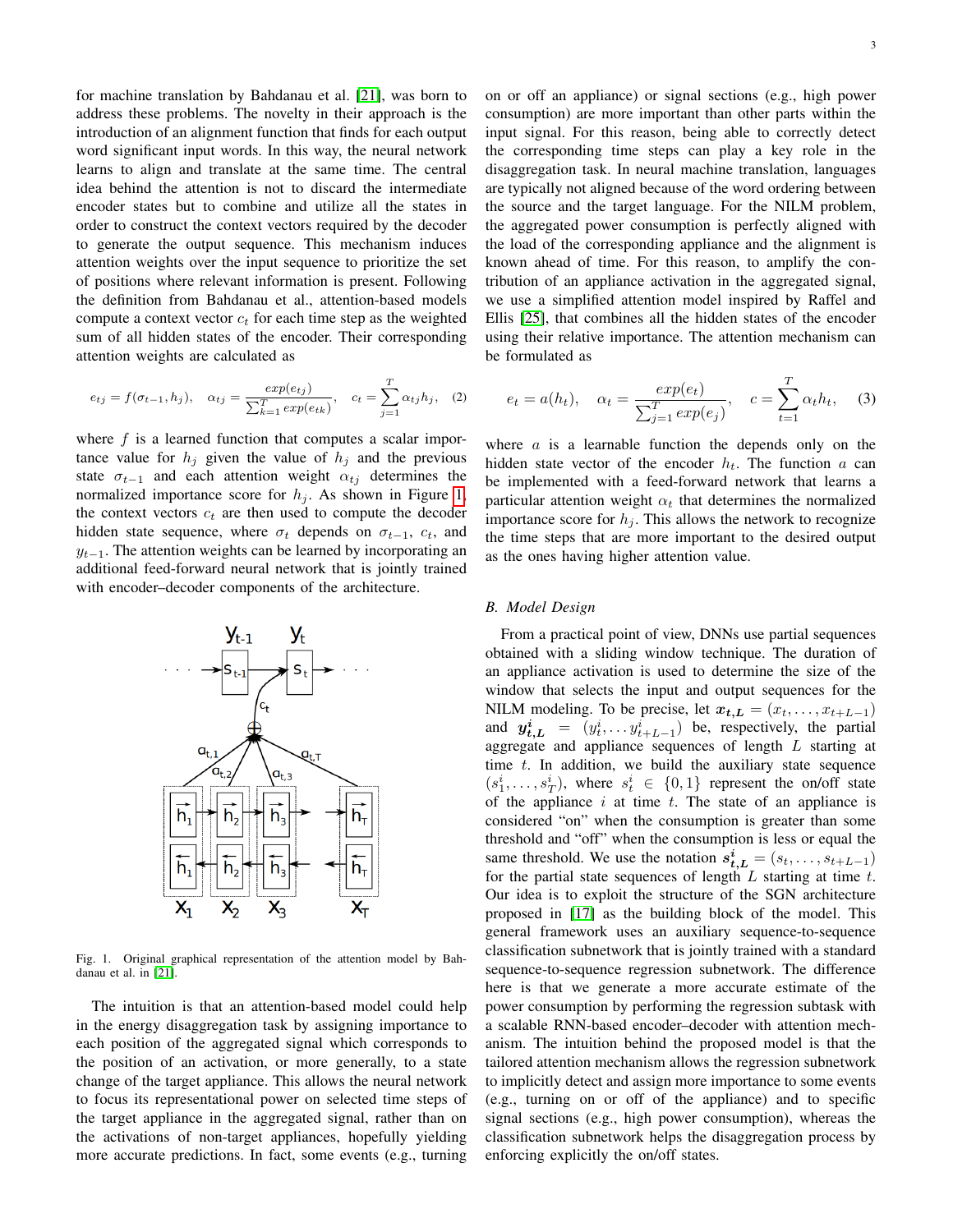Differently from the DNN in [\[20\]](#page-8-13), the scalability of the overall architecture is ensured by the regression subnetwork where no RNN is needed in the decoder. In fact, the adopted attention mechanism allows one to decouple the input representation from the output and the structure of the encoder from the structure of the decoder. We exploit these benefits and we design a hybrid encoder–decoder which is based on a combination of convolutional layers and recurrent layers for the encoder and fully connected layers for the decoder.

# *C. Network Topology*

Let  $f_{reg}^i: \mathbb{R}_+^L \to \mathbb{R}_+^L$  be the appliance power estimation model, then the regression subnetwork learns the mapping  $\hat{\boldsymbol{p}}_{t,\boldsymbol{L}}^i = f_{reg}^i(\boldsymbol{x_{t,L}}).$  The topology of the regression subnetwork is as follows.

Encoder: The encoder network is composed by a CNN with 4 one-dimensional convolutional layers (Conv1D) with ReLU activation function that processes the input aggregated signal and extracts the appliance-specific signature as a set of feature maps. Finally, a RNN takes as input the set of feature maps and produces the sequence of the hidden states summarizing all the information of the aggregated signal. We use Bidirectional LSTM (BiLSTM) in order to get the hidden states  $h_t$  that summarize the information from both directions. A bidirectional LSTM is made up of a forward LSTM  $\vec{q}$  that reads the sequence from left to right and a backward LSTM  $\overleftarrow{g}$  that reads it from right to left. The final sequence of the hidden states of the encoder is obtained by concatenating the hidden state vectors from both directions, i.e.,  $h_t = [\vec{h}_t; \vec{h}_t]^T$ .

Attention: The attention unit between the encoder and the decoder consists of a single layer feed-forward neural network that computes the attention weights and returns the context vector as a weighted average of the output of the encoder over time. Not all the feature maps produced by the CNN have equal contribution in the identification of the activation of the target appliance. Thus, the attention mechanism captures salient activations of the appliance, extracting more valuable feature maps than others for the disaggregation. The implemented attention unit is shown in Figure [2,](#page-3-0) and it is mathematically defined as

$$
e_t = V_a^T \tanh(W_a h_t + b_a), \tag{4}
$$

$$
\alpha_t = softmax(e_t), \tag{5}
$$

$$
c = \sum_{t=1}^{T} \alpha_t h_t,\tag{6}
$$

where  $V_a$ ,  $W_a$ , and  $b_a$  are the attentions parameters jointly learned with the other components of the architecture. The output of the attention unit is the context vector  $c$  that is used as the input vector for the following decoder.

Decoder: The decoder network is composed by 2 fully connected layers (Dense). The second layer has the same number of units of the sequence length L.

The exact configuration of regression subnetwork is as follows:

1) Input (sequence length  $L$  determined by the appliance duration)



<span id="page-3-0"></span>Fig. 2. Graphical illustration of the implemented attention unit.

- 2) Conv1D (convolutional layer with  $F$  filters, kernel size K, stride 1, and ReLU activation function)
- 3) Conv1D (convolutional layer with  $F$  filters, kernel size  $K$ , stride 1, and ReLU activation function)
- 4) Conv1D (convolutional layer with  $F$  filters, kernel size K, stride 1, and ReLU activation function)
- 5) Conv1D (convolutional layer with  $F$  filters, kernel size K, stride 1, and ReLU activation function)
- 6) BiLSTM (bidirectional LSTM with  $H$  units, and tangent hyperbolic activation function)
- 7) Attention (single layer feed-forward neural network with  $H$  units, and tangent hyperbolic activation function)
- 8) Dense (fully connected layer with  $H$  units, and ReLU activation function)
- 9) Dense (fully connected layer with  $L$  units, and linear activation function)
- 10) Output (sequence length L)

Let  $f_{reg}^i: \mathbb{R}_+^L \to [0,1]^L$  be the appliance state estimation model, then the classification subnetwork learns the mapping  $\hat{s}_{t,L}^{i} = f_{cls}^{i}(x_{t,L})$ . We use the sequence-to-sequence CNN proposed in [\[15\]](#page-8-8) consisting of 6 convolutional layers followed by 2 fully connected layers. The exact configuration of the classification subnetwork is the following:

- 1) Input (sequence length  $L$  determined by the appliance duration)
- 2) Conv1D (convolutional layer with 30 filters, kernel size 10, stride 1, and ReLU activation function)
- 3) Conv1D (convolutional layer with 30 filters, kernel size 8, stride 1, and ReLU activation function)
- 4) Conv1D (convolutional layer with 40 filters, kernel size 6, stride 1, and ReLU activation function)
- 5) Conv1D (convolutional layer with 50 filters, kernel size 5, stride 1, and ReLU activation function)
- 6) Conv1D (convolutional layer with 50 filters, kernel size 5, stride 1, and ReLU activation function)
- 7) Conv1D (convolutional layer with 50 filters, kernel size 5, stride 1, and ReLU activation function)
- 8) Dense (fully connected layer with 1024 units, and ReLU activation function)
- 9) Dense (fully connected layer with  $L$  units, and sigmoid activation function)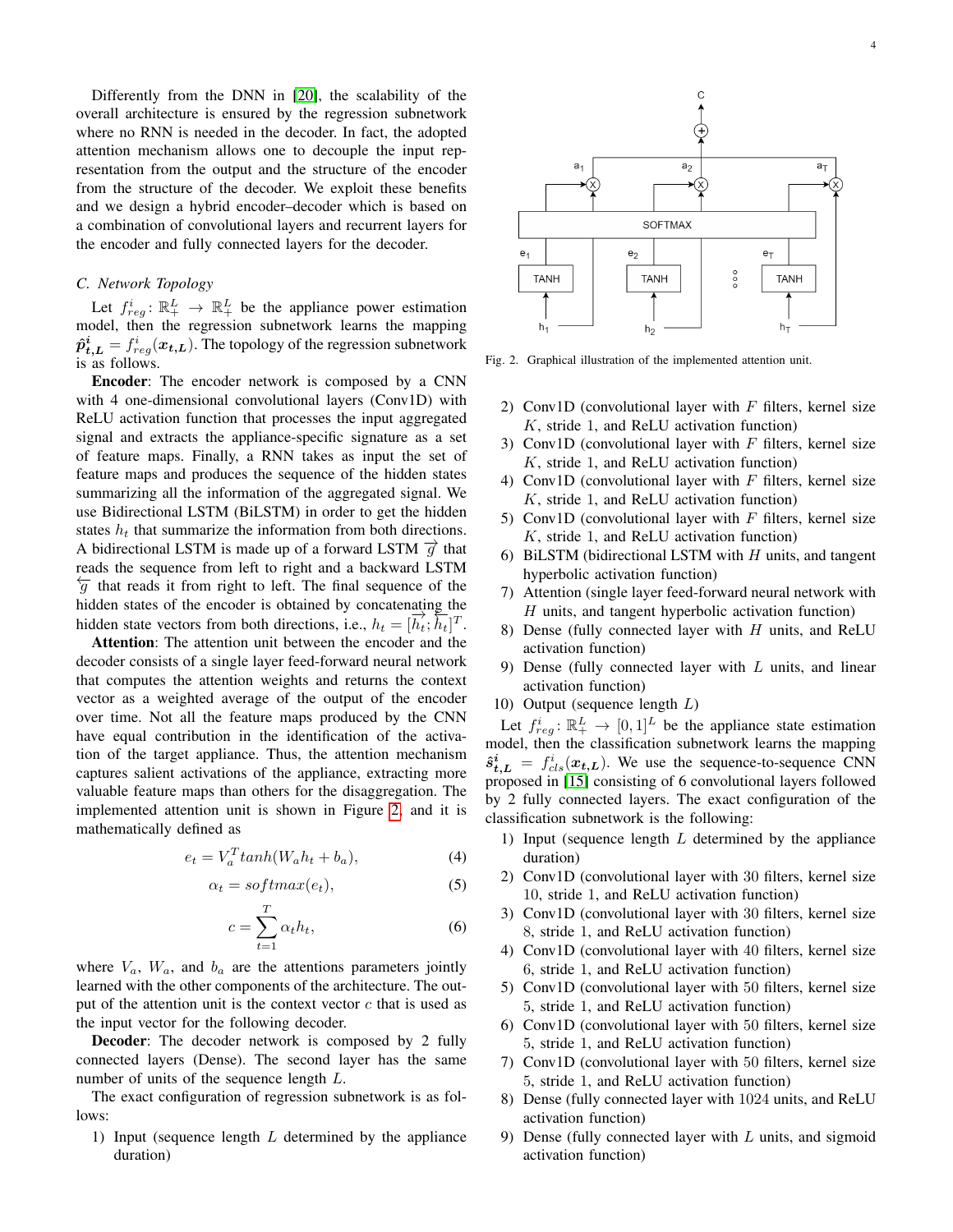# 10) Output (sequence length L)

The final estimate of the power consumption is obtained by multiplying the regression output with the probability classification output:

$$
\hat{\boldsymbol{y}}_{t,L}^i = f_{out}^i(\boldsymbol{x}_{t,L}) = \hat{\boldsymbol{p}}_{t,L} \odot \hat{\boldsymbol{s}}_{t,L},
$$
\n(7)

where  $\odot$  is the component-wise multiplication. The overall architecture is shown in Figure [3,](#page-4-1) and we call it LDwA, that is, Load Disaggregation with Attention.



<span id="page-4-1"></span>Fig. 3. Proposed Load Disaggregation with Attention (LDwA) architecture used in our experiments.

# IV. EXPERIMENTS

<span id="page-4-0"></span>In this section, we show the experiments performed to evaluate our LDwA approach. First, we describe the datasets, the performance metrics, and the experimental procedure adopted. Then, we present and discuss the obtained results.

# *A. Datasets*

In order to evaluate our algorithm and perform a fair comparison with state-of-the-art methods, we choose two publicly available real-world datasets and adopt the same partition into training and test sets of the previous studies [\[15\]](#page-8-8), [\[17\]](#page-8-10), [\[18\]](#page-8-11). The Reference Energy Disaggregation Data Set (REDD) [\[26\]](#page-8-19) contains data for six houses in the USA at 1 second sampling period for the aggregate power consumption, and at 3 s for the appliance power consumption. Following the previous studies, we consider the 3 top-consuming appliances: dishwasher (DW), fridge (FR), and microwave (MW). We use

the data of houses 2–6 to build the training set, and house 1 as the test set. The preprocessed REDD dataset is provided by the authors of [\[17\]](#page-8-10). The second dataset, the Domestic Appliance-Level Electricity dataset UK-DALE [\[27\]](#page-8-20), contains over two years of consumption profiles of five houses in UK, at a 6 s sampling period. Here, the experiments are conducted using the 5 top-consuming appliances: dishwasher (DW), fridge (FR), kettle (KE), microwave (MW), and washing machine (WM). For evaluation, we use houses 1, 3, 4, and 5 for training and house 2 for testing as in the previous works [\[15\]](#page-8-8), [\[17\]](#page-8-10), [\[18\]](#page-8-11). The UK-DALE dataset has been preprocessed by the authors of [\[13\]](#page-8-6). We stress that for both datasets we consider the *unseen* setting in which we train and test on different households. In fact, the best way to test the generalization capability of a model is to use the model on a building not seen during the training. This is a particularly desirable property for a NILM algorithm since the unseen scenario is more likely in the real world application of the NILM service.

## *B. Metrics*

In order to evaluate our NILM approach, we recall specific metrics that allow to capture significant performance of the algorithm. Following the previous studies in [\[15\]](#page-8-8), [\[17\]](#page-8-10), [\[18\]](#page-8-11), we use the Mean Absolute Error (MAE) and the Signal Aggregate Error (SAE). Let  $y_i(t)$  and  $\hat{y}_i(t)$  be the true power and the estimated power at time  $t$  for the appliance  $i$ , respectively. The MAE for the appliance  $i$  is defined as

$$
\text{MAE}_{i} = \frac{1}{T} \sum_{t=1}^{T} |y_i(t) - \hat{y}_i(t)|.
$$
 (8)

Give a predicted output sequence of length  $T$ , the SAE for the appliance  $i$  is defined as

$$
SAE_i = \frac{1}{N} \sum_{\tau=1}^{N} \frac{1}{K} |r_i(\tau) - \hat{r}_i(\tau)|,
$$
 (9)

where  $N$  is the number of disjoint time periods of length  $K$ ,  $T = K \cdot N$ , and  $r_i(\tau)$  and  $\hat{r_i}(\tau)$  represent the sum of the true power and the sum of the predicted power in the  $\tau$ th time period, respectively . In our experiments, we set  $N =$ 1200 which corresponds to a time period of approximately one hour for the REDD dataset and two hours for the UK-DALE dataset. For both metrics, lower values indicate better disaggregation performance.

In order to measure how accurately each appliance is running in on/off states, we use classification metrics such as the F1-score, that is, the harmonic mean of precision (*P*) and recall (*R*):

$$
F_1 = \frac{2P \cdot R}{P + R}, \quad P = \frac{TP}{TP + FP}, \quad R = \frac{TP}{TP + FN}, \quad (10)
$$

where *TP*, *FP*, and *FP* stand for true positive, false positive, and false negative, respectively. An appliance is considered "on" when the active power is greater than some threshold and "off" when it is less or equal the same threshold. The threshold is assumed to be the same value used for extracting the activations [\[18\]](#page-8-11), [\[17\]](#page-8-10). In our experiments, we use a threshold of 15 Watt for labeling the disaggregated loads. Precision, recall,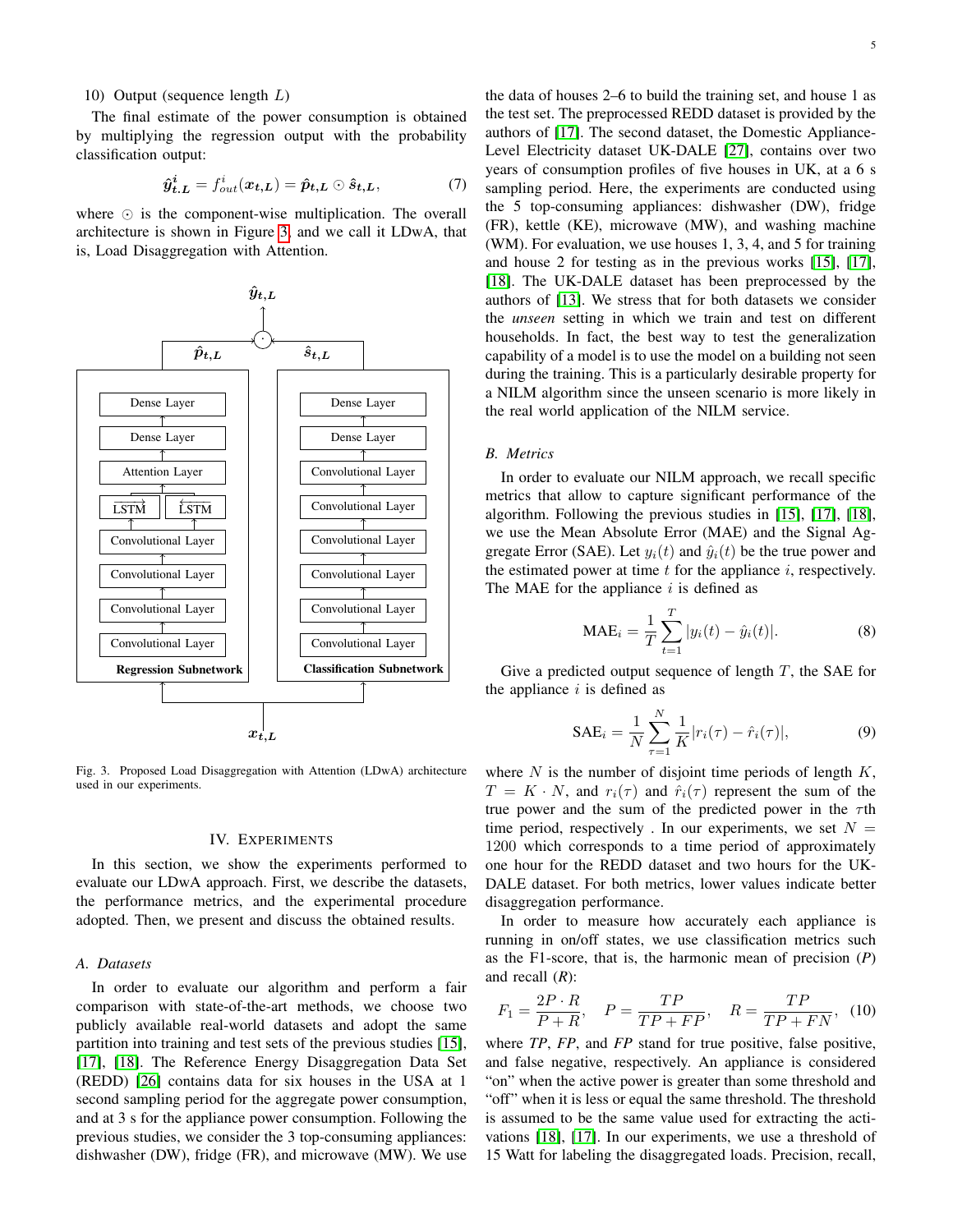and F1-score return a value between 0 and 1 where a higher number corresponds to better classification performance.

# *C. Network Setup*

According to the Neural NILM approach, we train a network for each target appliance. A mini-batch of 32 examples is fed to each neural network, and mean and variance standardization is performed on the input sequences. For the target data, minmax normalization is used where minimum and maximum power consumption values of the related appliance are computed in the training set. The training phase is performed with a sliding window technique over the aggregated signal, using overlapped windows of length  $L$  with hop size equal to 1 sample. As stated in [\[13\]](#page-8-6), the window size for the input and output pairs has to be large enough to capture an entire appliance activation, but not too large to include contributions of other appliances. In Table [I,](#page-5-0) we report the adopted window length L for each appliance that is related to the dataset sampling rate. The state classification label is generated by using a power consumption of 15 Watt as threshold. Each network is trained with the Stochastic Gradient Descent (SGD) algorithm with Nesterov momentum [\[28\]](#page-8-21) set to 0.9. The loss function used for the joint optimization of the two subnetworks is given by  $\mathcal{L} = \mathcal{L}_{out} + \mathcal{L}_{cls}$ , where  $\mathcal{L}_{out}$ is the Mean Squared Error (MSE) between the overall output of the network and the ground truth of a single appliance, and  $\mathcal{L}_{cls}$  is the binary cross-entropy (BCE) that measures the classification error of the on/off state for the classification subnetwork. The maximum number of epochs is set to 100, the initial learning rate is set to 0.01, and it is reduced by a decay factor equal to  $10^{-6}$  as the training progresses. Early stopping is employed as a form of regularization to avoid overfitting since it stops the training when the error on the validation set starts to grow [\[29\]](#page-8-22). For the classification subnetwork, we adopt the hyperparameters from in [\[17\]](#page-8-10) as our focus is only the effectiveness of the proposed components. The hyperparameter optimization of the regression subnetwork regards the number of filters  $(F)$ , the size of each kernel  $(K)$ , and the number of neurons in the recurrent layer  $(H)$ . Grid search is used to perform the hyperparameter optimization, which is simply an exhaustive search through a manually specified subset of points in the hyperparameter space of the neural network where  $F = \{16, 32, 64\}, K = \{4, 8, 16\}$ and  $H = \{256, 512, 1024\}$ . We evaluate the configuration of the hyperparameters on a held-out validation set and we choose the architecture achieving the highest performance on it. The disaggregation phase, also carried out with a sliding window over the aggregated signal with hop size equal to 1 sample, generates overlapped windows of the disaggregated signal. Differently from what proposed in [\[13\]](#page-8-6), where the authors reconstruct the overlapped windows by aggregating their mean value, we adopt the strategy proposed in [\[16\]](#page-8-9) in which the disaggregated signal is reconstructed by means of a median filter on the overlapped portions. The neural networks are implemented in Python with PyTorch, an open source machine learning framework [\[30\]](#page-8-23) and the experiments are conducted on a cluster of NVIDIA Tesla K80 GPUs. The training time requires several hours for each architecture depending on the network dimension and on the granularity of the dataset.

| <b>Dataset</b> | DW   | FR  | KF  | МW  | WM   |  |  |
|----------------|------|-----|-----|-----|------|--|--|
| <b>REDD</b>    | 2304 | 496 | ٠   | 128 | ۰    |  |  |
| UK-DALE        | 1536 | 512 | 128 | 288 | 1024 |  |  |
| TARI F         |      |     |     |     |      |  |  |

<span id="page-5-0"></span>SEQUENCE LENGTH  $(L)$  FOR THE LDWA ARCHITECTURE.

### *D. Results*

We compare our approach with the HMM implemented in [\[31\]](#page-8-24) and the DNNs recently proposed: DAE, Seq2Point, S2SwA, SGN, and SCANet. We report the MAE, SAE, and F1-score for the REDD and the UK-DALE datasets in Tables [II](#page-6-1) and [III,](#page-6-2) respectively. The results show that our approach turns out to be by far the best for both datasets. Apart from us, the two most competitive methods are SGN and SCANet, which share the same backbone we drew inspiration from. Results show that our network is better than both SGN and SCANet, implying that the differences introduced in our approach are significantly beneficial. In particular, our network outperforms SGN, showing that including our regression network significantly improves both the estimate of the power consumption and the load classification, and thus the overall disaggregation performance. More in detail, for the dataset REDD the improvement in terms of MAE (SAE) with respect to SGN ranges from a minimum of 24.13% (23.44%) on the fridge to a maximum of 45.15% (54.4%) on the dishwasher, with an average improvement of 32.64% (39.33%). As for the F1-score, the classification performance increase from a minimum of 6.67% on the fridge to a maximum of 24.03% on the microwave, with an average increase of 15.45%. For the UK-DALE dataset instead, the improvement in terms of MAE (SAE) with respect to SGN ranges from a minimum of 18.62% (8.93%) on the fridge to a maximum of 39.78% (50.25%) on the dishwasher, with an average improvement of 27.84% (30.65%). The F1-score increases from a minimum of 2.49% on the kettle to a maximum of 10.82% on the washing machine, with an average increment of the accuracy of 6.79%. Moreover, our method outperforms the more recent SCANet getting better disaggregation performance on all the appliances for both the datasets and both the metric. Looking at the tables, we see that for the REDD dataset the improvement in terms of MAE (SAE) with respect to SCANet ranges from a minimum of 9% (5.84%) on the fridge to a maximum of 18.76% (28.59%) on the microwave, with an average improvement of 13.21% (15.03%). The improvement of the F1-score ranges from a minimum of 3.64% on the fridge to maximum of 11.58% on the microwave, with an average increment of 6.81% of the accuracy. Finally, on the UK-DALE dataset, the improvement in terms of MAE (SAE) with respect to SCANet ranges from a minimum of 7.33% (7.2%) on the kettle to a maximum of 24.57% (19.55%) on the dishwasher, with an average improvement of 15.69% (14%). The F1 score increases from a minimum of 0.92% on the kettle to a maximum of 8.85% on the washing machine, with an overall improvement of 4.41%.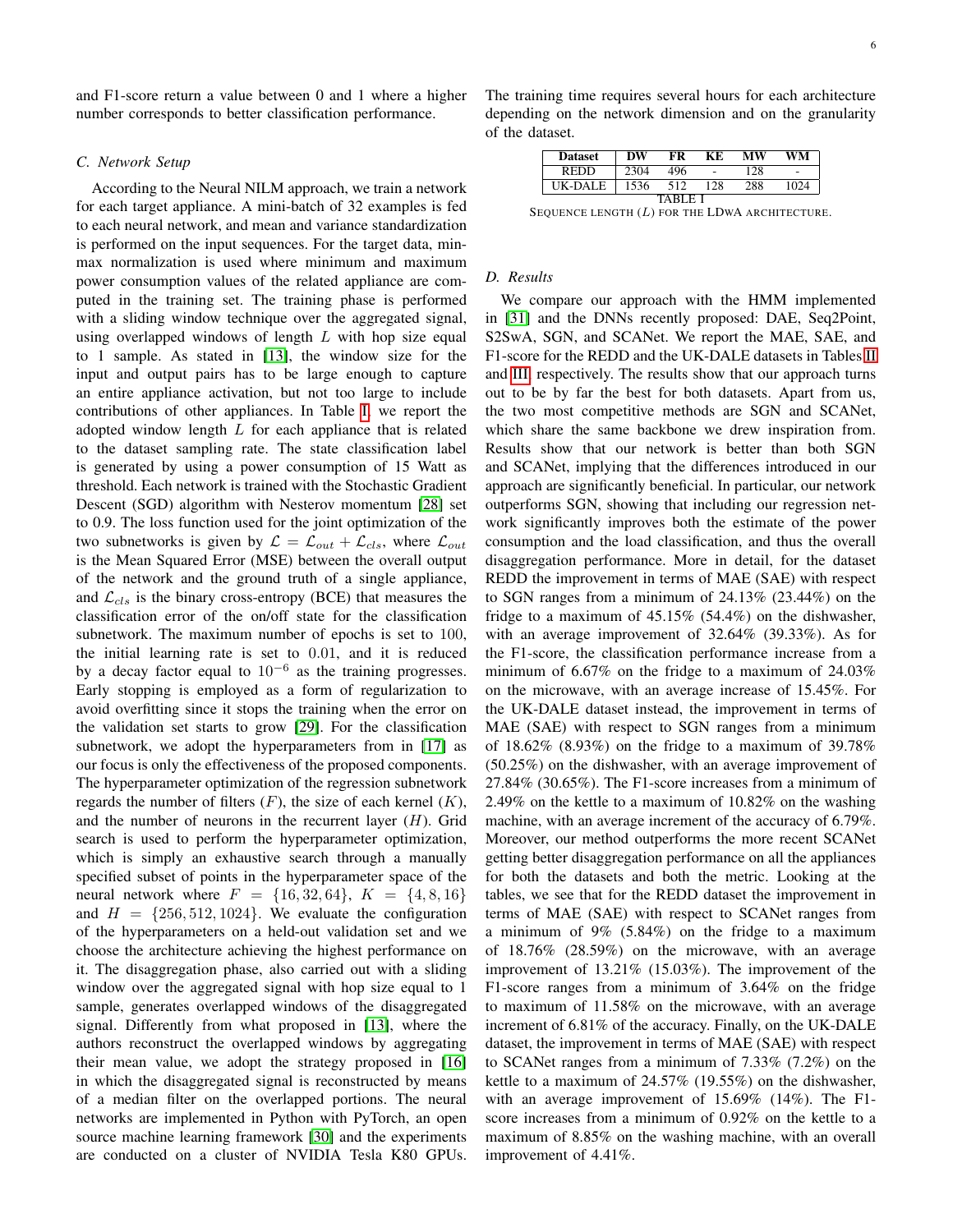In order to evaluate the computational burden of the proposed LDwA, we report in Tables [IV](#page-6-3) and [V](#page-6-4) the training time with respect to the most accurate DNNs. Clearly, LDwA is less efficient than SGN as LSTM layers have larger number of trainable parameters than the convolutional ones. However, the efficiency of our architecture with respect to the attentionbased S2SwA is remarkable. This is explained by the presence of the tailored attention mechanism that does not require additional recurrent layers in the decoder. There is also a huge improvement in the training time with respect to the SCANet. We achieve better performance without the need to train a Generative Adversarial Network, that requires a significant amount of computational resources and has notorious convergence issues. The profiles related to the dishwasher, microwave, fridge, and kettle are shown in Figures [4–](#page-7-6)[7,](#page-7-7) respectively, where each appliance activation is successfully detected by the LDwA in the disaggregated trace. The tailored attention mechanism inserted into the regression branch of the network allows us to correctly identify the relevant time steps in the signal and generalize well in unseen houses. Furthermore, modeling attention is particularly interesting from the perspective of the interpretability of deep learning models because it allows one to directly inspect the internal working of the architecture. The hypothesis is that the magnitude of the attention weights correlates with how relevant the specific region of the input sequence is, for the prediction of the output sequence. As shown in Figures [4](#page-7-6)[–7,](#page-7-7) our network is effective at predicting the activation of an appliance and the attention weights present a peak in correspondence of the state change of that appliance. In conclusion, our approach does not only predict the correct disaggregation in terms of scale, but is also successful at deciding if the target appliance is active in the aggregate load at a given time step.

| Model            | Metric     | DW     | FR    | MW    | Overall |
|------------------|------------|--------|-------|-------|---------|
|                  | <b>MAE</b> | 101.30 | 98.67 | 87.00 | 95.66   |
| <b>FHMM [31]</b> | SAE        | 93.64  | 46.73 | 65.03 | 68.47   |
|                  | F1(%)      | 12.93  | 35.12 | 11.97 | 20.01   |
|                  | <b>MAE</b> | 26.18  | 29.11 | 23.26 | 26.18   |
| DAE [16]         | <b>SAE</b> | 21.46  | 20.97 | 19.14 | 20.52   |
|                  | F1(%)      | 48.81  | 74.76 | 18.54 | 47.37   |
|                  | <b>MAE</b> | 24.44  | 26.01 | 27.13 | 25.86   |
| Seq2Point [15]   | <b>SAE</b> | 22.87  | 16.24 | 18.89 | 19.33   |
|                  | F1(%)      | 47.66  | 75.12 | 17.43 | 46.74   |
|                  | <b>MAE</b> | 23.48  | 25.98 | 24.27 | 24.57   |
| S2SwA [20]       | <b>SAE</b> | 22.64  | 17.26 | 16.19 | 18.69   |
|                  | F1(%)      | 49.32  | 76.98 | 19.31 | 48.57   |
|                  | MAE        | 15.77  | 26.11 | 16.95 | 19.61   |
| <b>SGN [17]</b>  | <b>SAE</b> | 15.22  | 17.28 | 12.49 | 15.00   |
|                  | F1(%)      | 58.78  | 80.09 | 44.98 | 61.28   |
| SCANet [18]      | <b>MAE</b> | 10.14  | 21.77 | 13.75 | 15.22   |
|                  | <b>SAE</b> | 8.12   | 14.05 | 9.97  | 10.71   |
|                  | F1(%)      | 69.21  | 83.12 | 57.43 | 69.92   |
|                  | <b>MAE</b> | 8.65   | 19.81 | 11.17 | 13.21   |
| Proposed LDwA    | <b>SAE</b> | 6.94   | 13.23 | 7.12  | 9.10    |
|                  | F1(%)      | 74.41  | 86.76 | 69.01 | 76.73   |

TABLE II

<span id="page-6-1"></span>DISAGGREGATION PERFORMANCE FOR THE REDD DATASET. WE REPORT IN BOLDFACE THE BEST APPROACH.

| Model            | Metric     | DW    | FR    | KЕ    | MW    | WM                 | Overall |  |  |
|------------------|------------|-------|-------|-------|-------|--------------------|---------|--|--|
|                  | <b>MAE</b> | 48.25 | 60.93 | 38.02 | 43.63 | $67.\overline{91}$ | 51.75   |  |  |
| <b>FHMM [31]</b> | SAE        | 46.04 | 51.90 | 35.41 | 41.52 | 64.15              | 47.80   |  |  |
|                  | $F1(\%)$   | 11.79 | 33.52 | 9.35  | 3.44  | 4.10               | 12.44   |  |  |
|                  | <b>MAE</b> | 22.18 | 17.72 | 10.87 | 12.87 | 13.64              | 15.46   |  |  |
| DAE [16]         | SAE        | 18.24 | 8.74  | 7.95  | 9.99  | 10.67              | 11.12   |  |  |
|                  | $F1(\%)$   | 54.88 | 75.98 | 93.43 | 31.32 | 24.54              | 56.03   |  |  |
|                  | <b>MAE</b> | 15.96 | 17.48 | 10.81 | 12.47 | 10.87              | 13.52   |  |  |
| Seq2Point [15]   | SAE        | 10.65 | 8.01  | 5.30  | 10.33 | 8.69               | 8.60    |  |  |
|                  | $F1(\%)$   | 50.92 | 80.32 | 94.88 | 45.41 | 49.11              | 64.13   |  |  |
|                  | <b>MAE</b> | 14.96 | 16.47 | 12.02 | 10.37 | 9.87               | 12.74   |  |  |
| S2SwA [20]       | SAE        | 10.68 | 7.81  | 5.78  | 8.33  | 8.09               | 8.14    |  |  |
|                  | $F1(\%)$   | 53.67 | 79.04 | 94.62 | 47.99 | 45.79              | 64.22   |  |  |
|                  | <b>MAE</b> | 10.91 | 16.27 | 8.09  | 5.62  | 9.74               | 10.13   |  |  |
| <b>SGN [17]</b>  | SAE        | 7.86  | 6.61  | 5.03  | 4.32  | 7.14               | 6.20    |  |  |
|                  | $F1(\%)$   | 60.02 | 84.43 | 96.32 | 58.55 | 61.12              | 72.09   |  |  |
|                  | <b>MAE</b> | 8.71  | 15.16 | 6.14  | 4.82  | 8.48               | 8.67    |  |  |
| SCANet [18]      | SAE        | 4.86  | 6.54  | 4.03  | 3.81  | 5.77               | 5.00    |  |  |
|                  | $F1(\%)$   | 63.30 | 85.77 | 98.89 | 62.22 | 63.09              | 74.65   |  |  |
| Proposed LDwA    | <b>MAE</b> | 6.57  | 13.24 | 5.69  | 3.79  | 7.26               | 7.31    |  |  |
|                  | <b>SAE</b> | 3.91  | 6.02  | 3.74  | 2.98  | 4.87               | 4.30    |  |  |
|                  | F1(%)      | 68.99 | 87.01 | 99.81 | 67.55 | 71.94              | 79.06   |  |  |
|                  | TABLE III  |       |       |       |       |                    |         |  |  |

<span id="page-6-2"></span>DISAGGREGATION PERFORMANCE FOR THE UK-DALE DATASET. WE

|  | REPORT IN BOLDFACE THE BEST APPROACH. |  |  |  |
|--|---------------------------------------|--|--|--|

| Model                   | DW   | FR   | МW   |  |  |  |
|-------------------------|------|------|------|--|--|--|
| S <sub>2</sub> SwA [20] | 8.91 | 5.75 | 3.93 |  |  |  |
| <b>SGN [17]</b>         | 3.31 | 2.43 | 0.57 |  |  |  |
| SCANet [18]             | 6.44 | 3.24 | 2.68 |  |  |  |
| Proposed LDwA           | 5.37 | 3.07 | 1.88 |  |  |  |
| TABLE IV                |      |      |      |  |  |  |

TRAINING TIME IN HOURS FOR THE REDD DATASET.

<span id="page-6-3"></span>

| Model                   | DW    | FR   | KЕ   | МW   | WМ   |  |  |  |
|-------------------------|-------|------|------|------|------|--|--|--|
| S <sub>2</sub> SwA [20] | 14.53 | 9.42 | 5.02 | 6.21 | 6.12 |  |  |  |
| <b>SGN [17]</b>         | 5.43  | 3.11 | 2.43 | 2.76 | 3.78 |  |  |  |
| SCANet [18]             | 8.01  | 7.98 | 641  | 5.77 | 7.11 |  |  |  |
| Proposed LDwA           | 6.21  | 4.93 | 3.65 | 3.37 | 5.87 |  |  |  |
|                         |       |      |      |      |      |  |  |  |

<span id="page-6-4"></span>TRAINING TIME IN HOURS FOR THE UK-DALE DATASET.

#### V. CONCLUSIONS

<span id="page-6-0"></span>This paper proposes LDwA, a new deep neural network architecture for the NILM problem that features a tailored attention mechanism with the encoder–decoder framework to extract appliance specific power usage from the aggregated signal. The integration of convolutional layers and recurrent layers in the regression subnetwork facilitates feature extraction and allows to build better appliance models where the locations of relevant features are successfully identified by the attention mechanism. The use of the proposed model for the regression subtask increases the network's ability to extract and exploit information dramatically. The proposed system is tested on two real-world datasets with different granularity, REDD and UK-DALE. The experimental results demonstrate that the proposed model significantly improves accuracy and generalization capability for load recognition of all the appliances for both datasets compared to the deep learning state-of-the-art.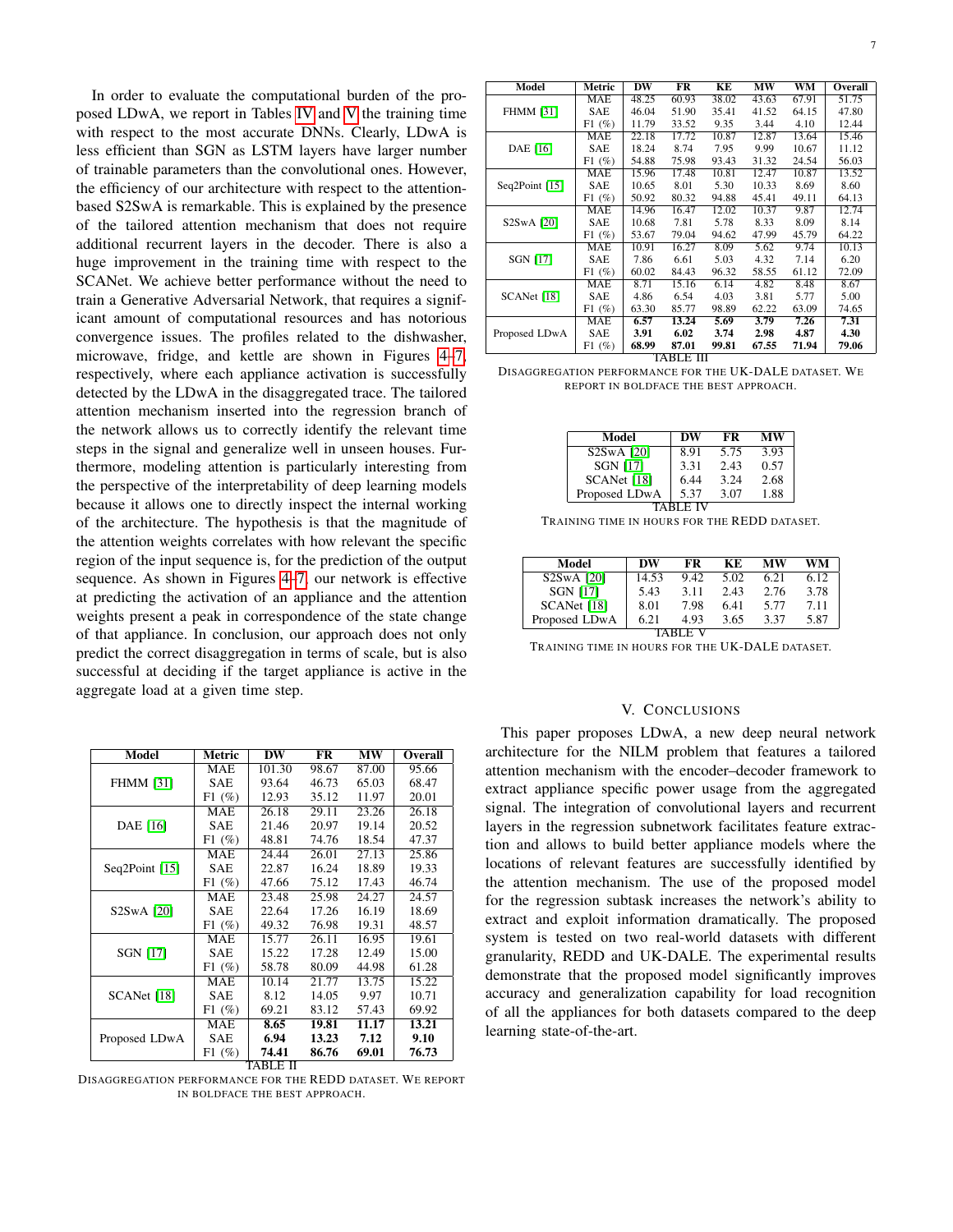



<span id="page-7-6"></span>Fig. 4. REDD dishwasher load and the heatmap of the attention weights at 3s resolution.



Fig. 5. REDD microwave load and the heatmap of the attention weights at 3s resolution.

## **REFERENCES**

- <span id="page-7-0"></span>[1] G. W. Hart, "Nonintrusive appliance load monitoring," *Proceedings of the IEEE*, vol. 80, no. 12, pp. 1870–1891, Dec 1992.
- <span id="page-7-1"></span>[2] A. Ruano, A. Hernandez, J. Ureña, M. Ruano, and J. Garcia, "Nilm techniques for intelligent home energy management and ambient assisted living: A review," *Energies*, vol. 12, no. 11, p. 2203, 2019.
- <span id="page-7-2"></span>[3] W. A. de Souza, F. D. Garcia, F. P. Marafão, L. C. P. Da Silva, and M. G. Simões, "Load disaggregation using microscopic power features and pattern recognition," *Energies*, vol. 12, no. 14, p. 2641, 2019.



Fig. 6. UK-DALE fridge load and the heatmap of the attention weights at 6s resolution.



<span id="page-7-7"></span>Fig. 7. UK-DALE kettle load and the heatmap of the attention weights at 6s resolution.

- <span id="page-7-3"></span>[4] A. Faustine, N. H. Mvungi, S. Kaijage, and K. Michael, "A survey on non-intrusive load monitoring methodies and techniques for energy disaggregation problem," *arXiv preprint arXiv:1703.00785*, 2017.
- <span id="page-7-4"></span>[5] A. Rahimpour, H. Qi, D. Fugate, and T. Kuruganti, "Non-intrusive energy disaggregation using non-negative matrix factorization with sumto-k constraint," *IEEE Transactions on Power Systems*, vol. 32, no. 6, pp. 4430–4441, 2017.
- <span id="page-7-5"></span>[6] J. Z. Kolter and T. Jaakkola, "Approximate inference in additive factorial hmms with application to energy disaggregation," in *Artificial Intelligence and Statistics*, 2012, pp. 1472–1482.